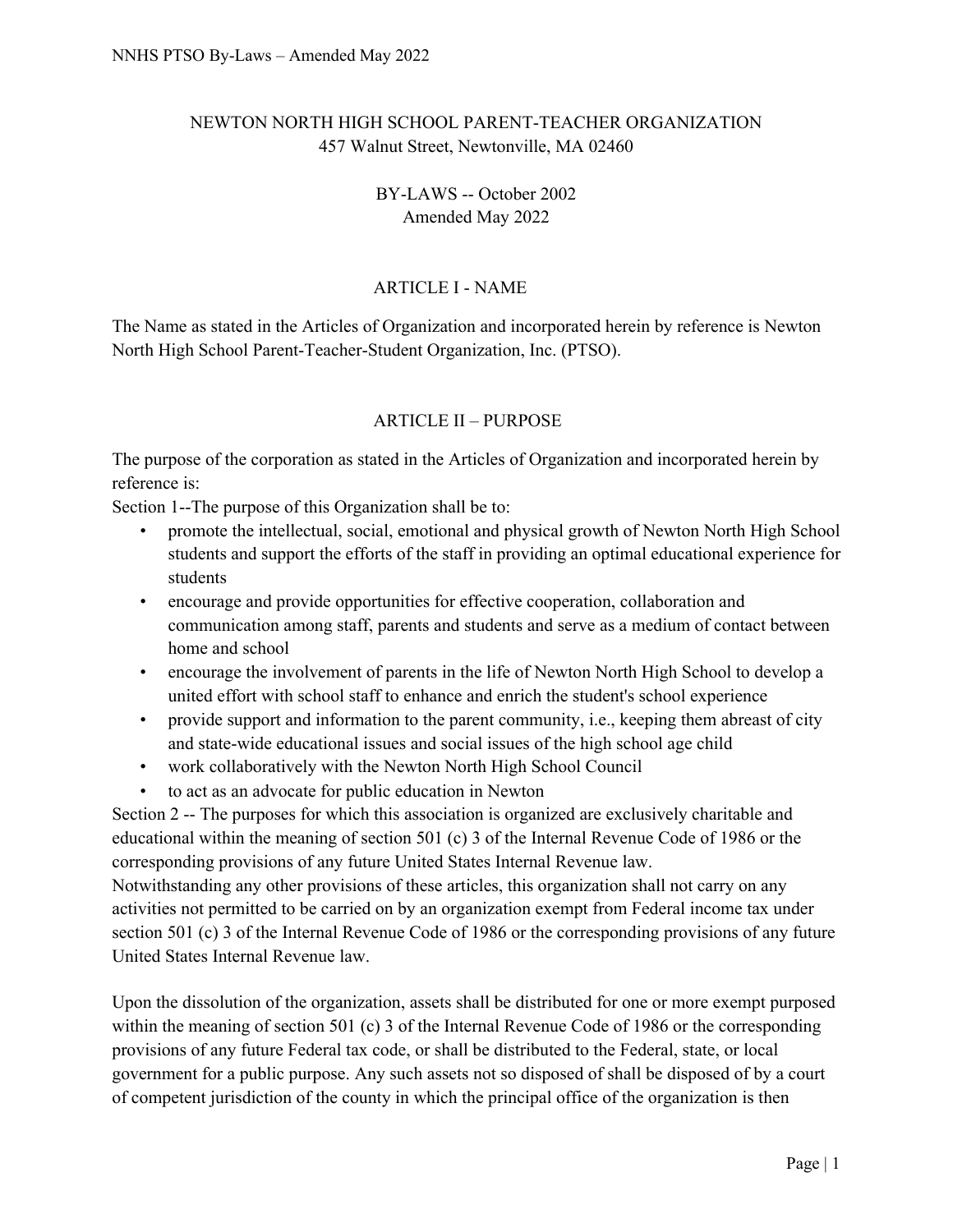located, exclusively for such purpose.

#### ARTICLE III - POLICIES

This Organization shall be non-commercial, non-sectarian, and non-partisan. No commercial enterprise and no political candidate shall be endorsed by it. A Board member may not seek nor hold an elected partisan office while serving on the Board. Neither the name of the Organization nor the names of its officers in their official capacities shall be used in connection with a commercial concern or with any partisan interest, or for any purpose other than the regular work of the Organization.

#### ARTICLE IV - MEMBERSHIP AND DUES

Section 1 -- All Newton North students and their parents, legal guardians, stepparents or other persons acting in loco parentis of the student and faculty members of the school automatically shall be members of the Organization.

Section 2 -- Voluntary dues will be encouraged and solicited annually. The recommended contributions will be established annually, presented and voted on during the Spring Annual Meeting.

Section 3 --The Organization welcomes and encourages the participation of all Newton North High School faculty, staff and students in its activities.

### ARTICLE V - MEETINGS OF THE ORGANIZATION

Section 1 -- There shall be no less than five regular meetings of the Organization during the school year, one of which will be the Spring Annual Meeting. The Spring Annual Meeting will be held in May or June. At this meeting the Nominating Committee will present its slate of officers, Board members, and committee chairpersons, and elections will take place. Any additional or special meetings, including workshops and programs, may be called by the Co-Presidents, with the consent of the Executive Committee.

Section 2 -- Notice of each meeting of the Organization shall be provided in at least one of the following ways:

- Published in the school newsletter;
- Published on the PTSO website;
- E-mailed to the address provided to the PTSO;
- Mailed to the student's home address on record at the school.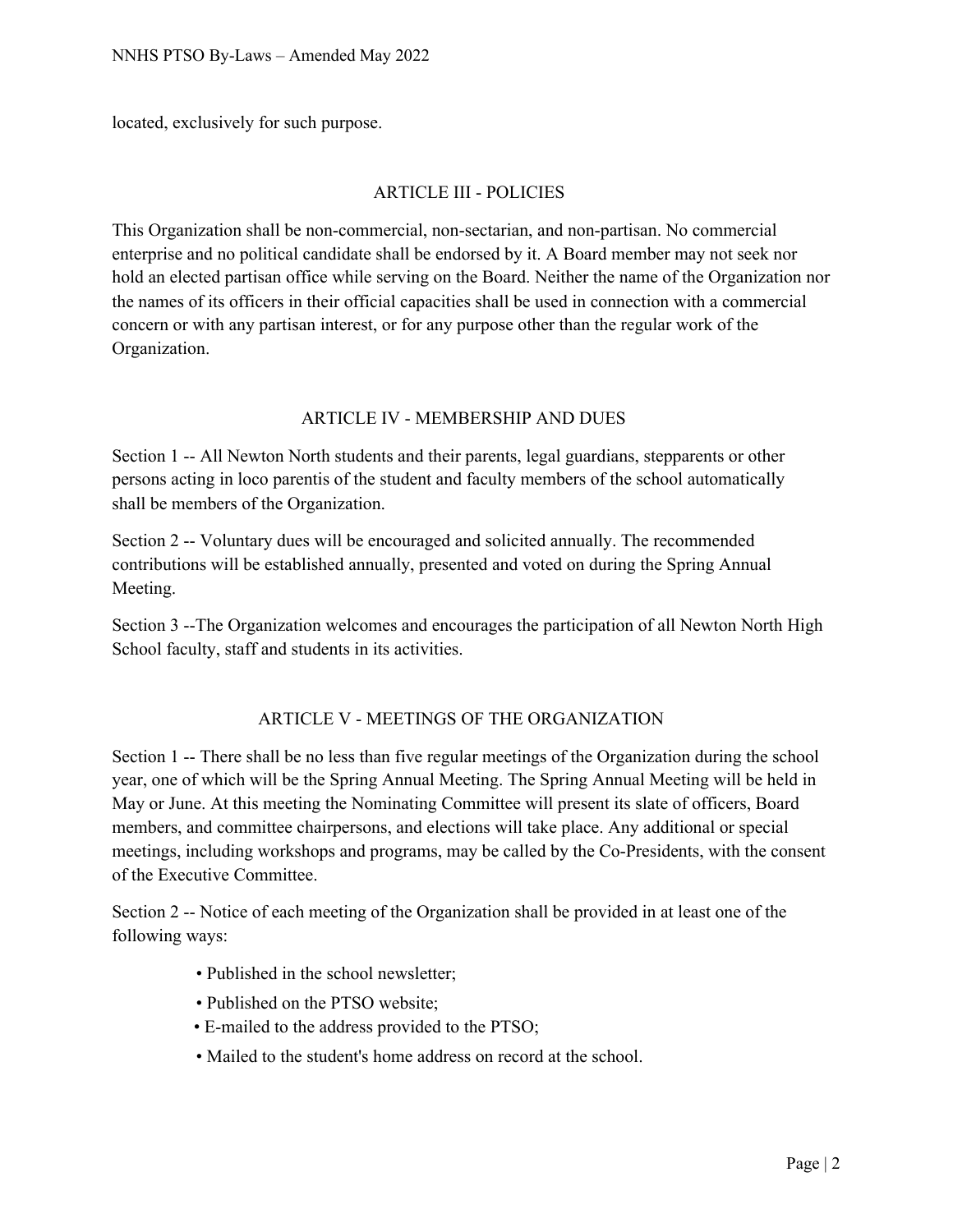#### ARTICLE VI – FINANCES

Section 1 -- The fiscal year of the Organization shall be from August 1 to July 31.

Section 2 -- The annual budget, accompanied by a line item narrative, is prepared by the Co-Presidents and Treasurer. The Executive Committee must be invited to participate in the budget preparation. The proposed budget shall be posted on the website and a minimum of one week shall be given for members of the Organization to comment. The Board will approve the budget after the comment period and prior to the end of the fiscal year. Notice regarding the proposed budget shall be given to the members of the Organization prior to the meeting in accordance with Article V, Section 2 above.

Any expenditure, exceeding \$250 and not contained in this budget, must be approved by the Executive Committee during the course of the school year. Any lesser amount can be approved by the Co-Presidents. This amount should be reviewed each year during the preparation of the budget.

Section 3 -- The Treasurer and the Co-Presidents are the authorized signers for all expenditures, but only one signature is required.

### ARTICLE VII – OFFICERS

The officers of the Organization shall be the two Co-Presidents, Vice President, Treasurer, and Secretary, and shall comprise the Executive Committee of the Organization. The Principal shall serve ex officio. Two persons may be elected jointly to the office of the Treasurer, the Secretary, as well as to any of the five Board member positions (as defined in Article IX, Section 2 below) in which event the office or Board position shall be held jointly as co-officers / comembers. Terms used in the singular in these By-Laws shall be deemed to include the plural for co-office or coposition holders.

#### ARTICLE VIII - DUTIES OF OFFICERS

Section 1 -- The Co-Presidents shall set the agenda for and preside at all meetings of the Organization and of the Executive Committee, shall be a member ex officio of all committees and of the School Council and shall perform all duties usually pertaining to the office. The Co-Presidents shall serve as liaison of the Organization to the Principal, to the community and to the Newton PTO Council. The Co-Presidents, with the consent of the Executive Committee, may appoint ad hoc committees and liaisons throughout the year. The Co-Presidents may call meetings of the Executive Committee as provided herein or as otherwise necessary.

Section 2 -- The Vice President shall act as assistant to the Co-Presidents and shall perform the duties of the Co-Presidents in her/his absence or upon his or her request, including representing the Co-Presidents in external meetings or in liaison functions. The Vice President shall oversee fundraising and in such capacity coordinate with relevant committee and event chairs.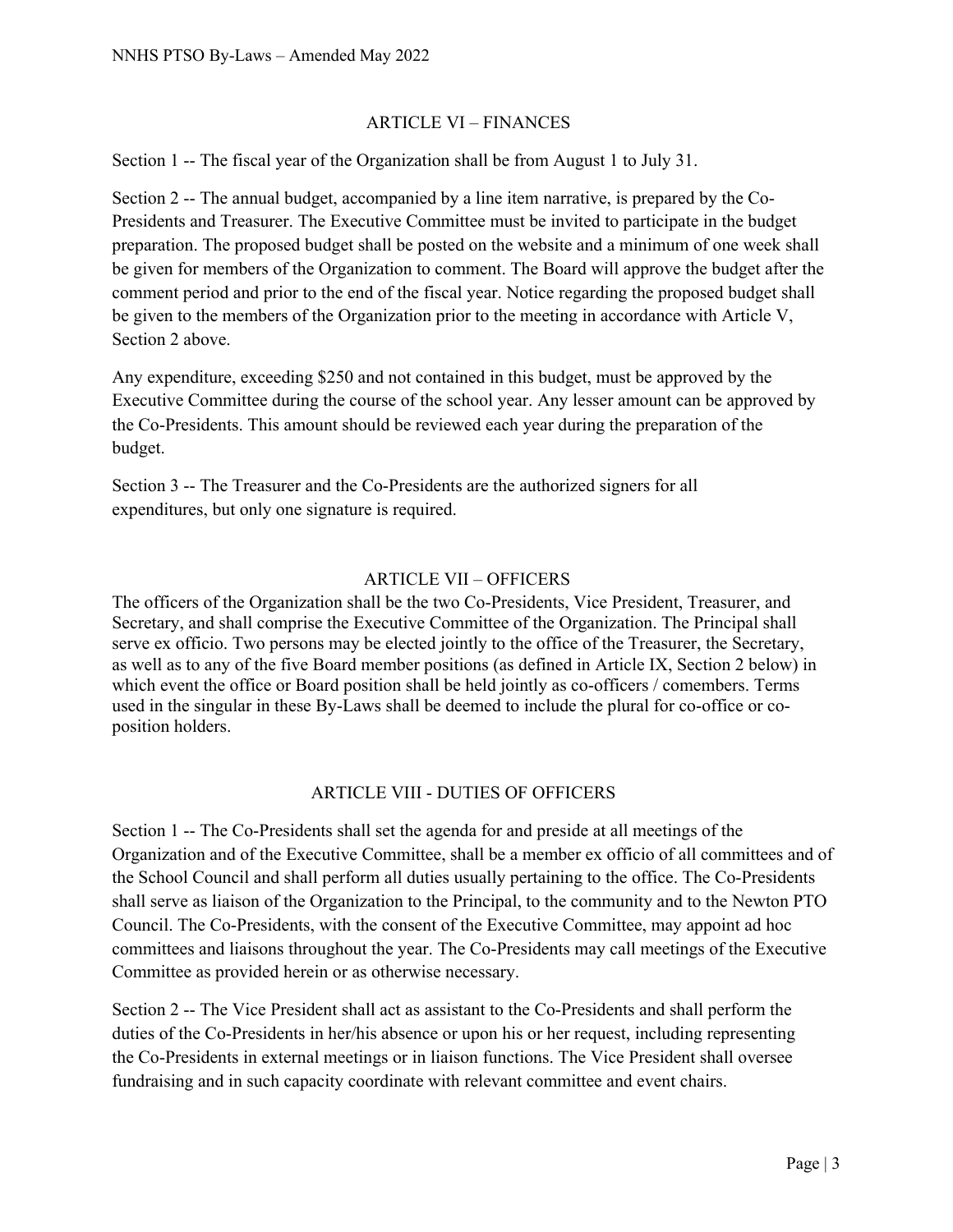Section 3 -- The Treasurer shall receive all monies of the Organization, shall keep an accurate record of receipts and expenditures and shall make authorized disbursements in accordance with the budget or approval of the Co-Presidents. The Treasurer shall present a statement of account upon request by the Co-Presidents. The Treasurer shall assist with the preparation of the annual budget. The Treasurer shall complete all required annual filings of the Organization, including the Annual Report (Secretary of State's Office), the form 990 EZ (IRS), and Form PC (Attorney General's office).

Section 4 -- The Secretary shall be responsible for keeping records of the Board actions, including the taking of minutes at all Board meetings, sending out Board meeting announcements, distributing copies of minutes and the agenda to all Board members, and assuring corporate records are maintained. The Secretary will also track the terms of Board officers and members for the annual nominating process (see Article X below).

Section 5 -- The term of each Co-President is two years, with one Co-President elected each year for staggered terms. The term of all other officers is for one year. Each Co- President may hold office for one two-year term only, and all other officers and Board members may not hold the same office for more than three consecutive terms, except in cases where no replacement can be found and/or the office is held jointly with another person.

## ARTICLE IX - BOARD OF DIRECTORS

Section 1 -- The Board of Directors shall include the officers of the Organization, the Principal, and five Board members 'at large.' Insofar as possible, each of the feeder schools should be equally represented on the Board.

Section 2 -- The five members 'at large' will each have specific domain and/or operational responsibility, e.g., technology, communications, programming, volunteer engagement, and METCO, decided as part of the nominating process and approved as part of the Board elections at the Spring Annual Meeting, or as needed during other scheduled Board meetings.

Section 3 -- The Board of Directors shall meet with the Principal no less than six times during the school year. Meetings of just the Executive Committee may be called by the Co-Presidents or additional meetings of the Board of Directors may be called by the Co-Presidents, Executive Committee, or three members of the Board with one week's notice given to all Board members. All as well as these additional meetings shall be open to all members of the Organization.

Section 4 -- Five members of the Board shall constitute a quorum.

Section 5 -- Meetings of the Board of Directors may be held in person or virtually (e.g., teleconference, video conferencing), though in-person meetings are preferred when not prohibited by external circumstances. In situations that require an immediate response and when it is not possible to schedule a meeting, decisions may be made virtually. In such cases, the decision will be ratified and noted in the minutes of the next meeting of the Board.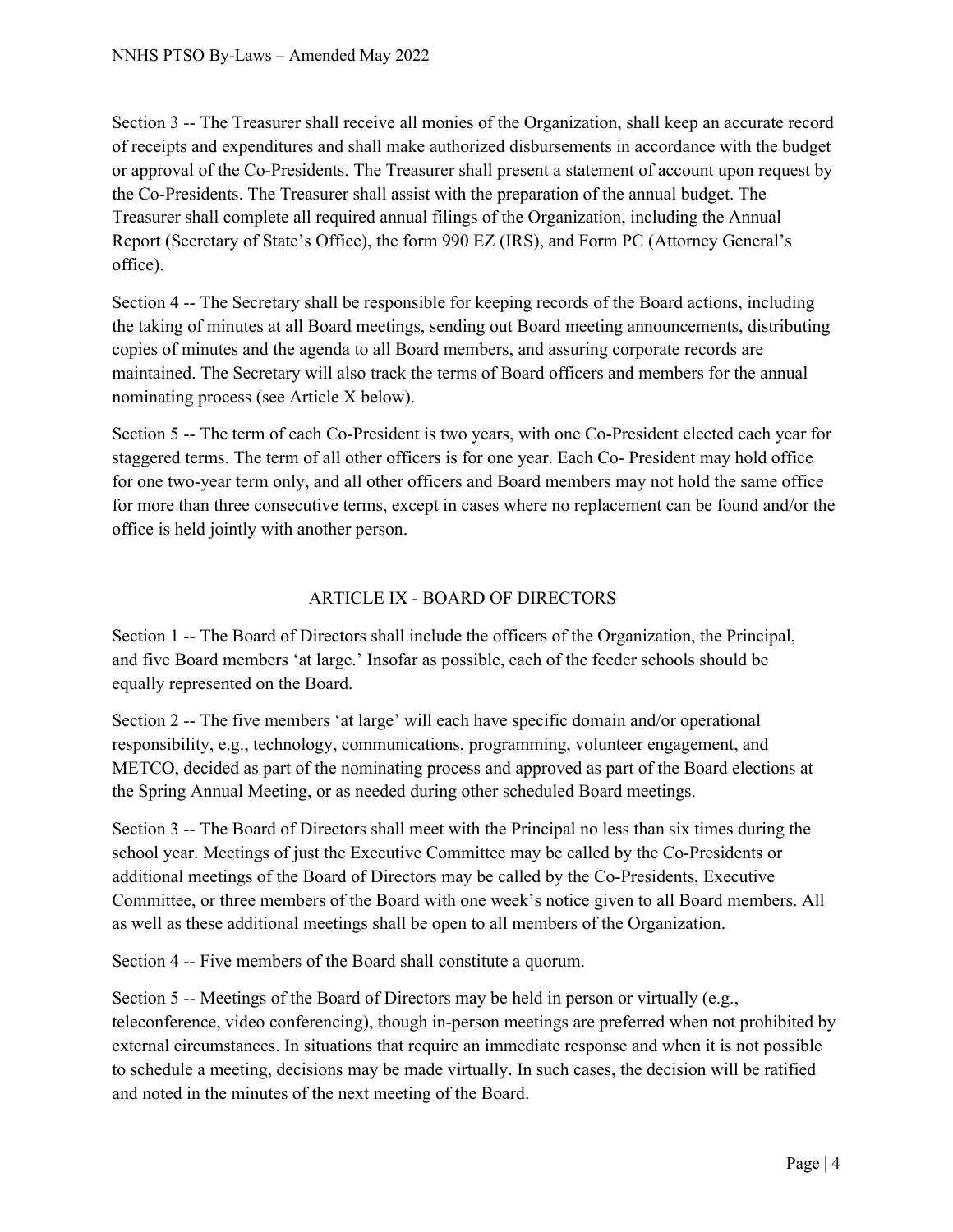Section 6 -- The duties of the Board shall be to transact administrative business referred to it by the Co-Presidents or by the Organization through the Co-Presidents.

### ARTICLE X - NOMINATIONS

Nominations shall be made by the Nominating Committee which shall consist of at least four members of the Organization: the Co-Presidents and/or Vice-President, and three Organization members, preferably one from each of the three feeder schools. Notice of Nominating Committee meetings shall be announced to the Organization members in accordance with Article V, Section 2. Any member of the Organization shall be welcomed at the meetings. The Committee shall solicit recommendations for officers, Board members, and committee chairpersons through feeder school PTO's and Newton North's newsletters. Insofar as possible, each of the feeder schools should be equally represented on the committees. The Nominating Committee shall present its slate of officers and Board members at the Spring Annual Meeting for a vote by members of the Organization (see Article XI below). Additional nominations from the floor will be accepted, if the candidate has consented to the nomination. In addition, the Nominating Committee will present the list of committee chairpersons and solicit further recommendations for appointment to these positions if necessary.

## ARTICLE XI - ELECTIONS

Section 1 -- Elections to approve the slate of Board officers and members presented by the Nominating Committee shall be held at the Spring Annual Meeting of the Organization. Notice of this meeting shall be announced to the Organization members at least one week prior to the meeting. Election shall be by ballot when there are more nominees than allowed under Article VII of these By-Laws.

Section 2 -- Vacancies of any elected office or position shall be filled for the unexpired term by appointment and vote of the Board of Directors. Vacancies in committees' chairs shall be filled by appointment of the Executive Committee.

Section 3 -- The Executive Committee, working with the Principal, shall be responsible for holding elections to fill any parent vacancies on the Newton North High School Council. School Council elections shall take place in the spring for the following school year.

## ARTICLE XII - COMMITTEES

The Board of Directors establishes committees as deemed necessary to promote and support the purposes and interests of the Organization.